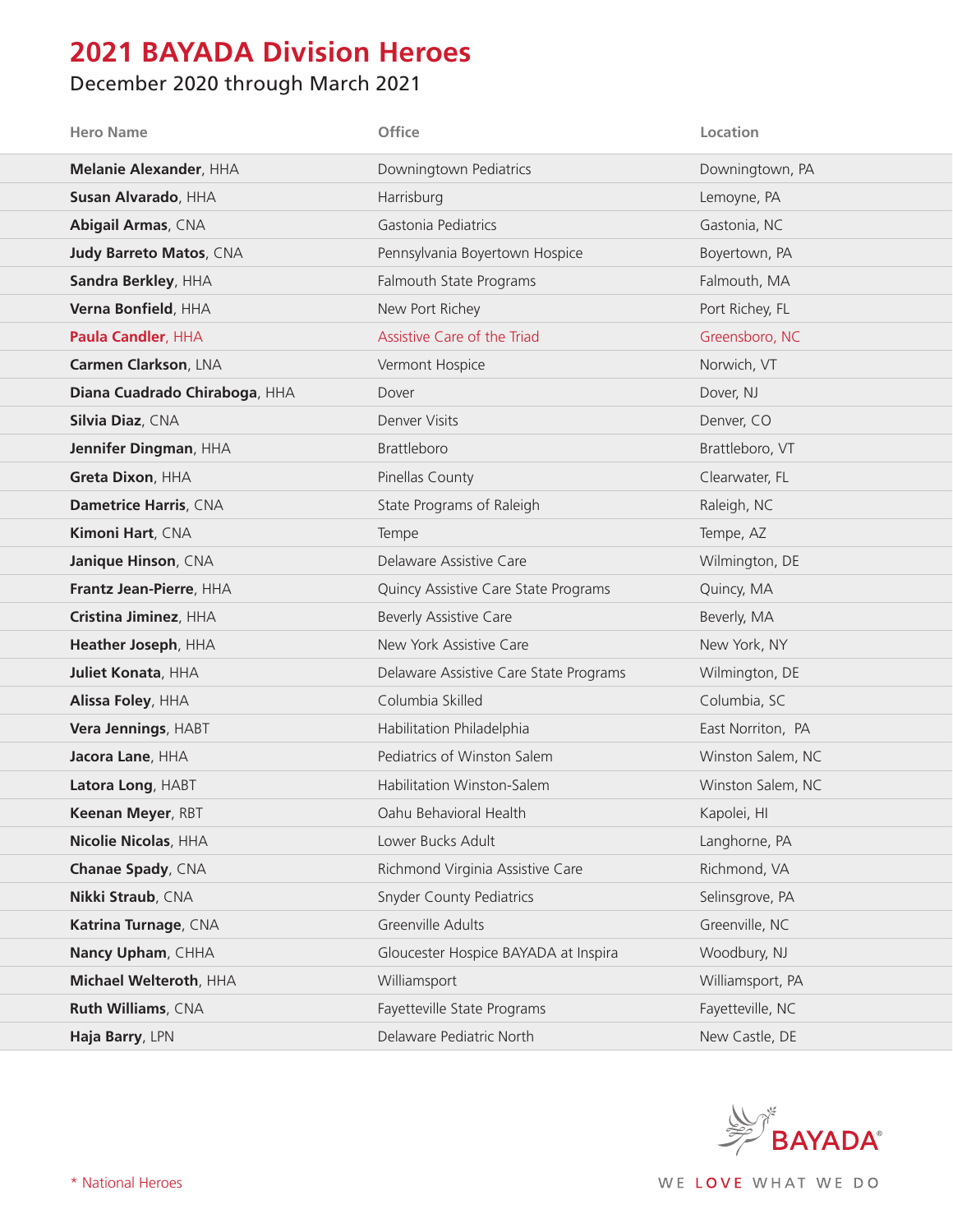| <b>Hero Name</b>               | <b>Office</b>                      | Location             |
|--------------------------------|------------------------------------|----------------------|
| Alexander Burlij, LPN          | Durham Pediatrics                  | Durham, NC           |
| Elizabeth Cole, LPN            | Gastonia                           | Gastonia, NC         |
| <b>Melissa Counsil, LPN</b>    | State College Adult                | State College, PA    |
| Pamela Huff-Langlois, LPN      | Lehigh Valley Skilled              | Bethlehem            |
| Deborah Hughes, LPN            | Lancaster                          | Lancaster, PA        |
| Kelly Lee, LPN                 | <b>Hickory Pediatrics</b>          | Hickory, NC          |
| Ashlee Mandelko, LPN           | Mercer County Adults               | Hamilton, NJ         |
| Donna McCoy, LPN               | Missouri West Skilled              | Springfield, MO      |
| Susan Perez, LPN               | Queens County Skilled              | Long Island City, NY |
| Amy Stine, LPN                 | Lock Haven Pediatrics              | Lock Haven, PA       |
| Cheryl Strouse, LPN            | Bloomsburg                         | Bloomsburg, PA       |
| Karen Tuley, LPN               | <b>Willow Grove Pediatrics</b>     | Willow Grove, PA     |
| Dawn Veasey, LPN               | Washington Township Pediatrics     | Sewell, NJ           |
| <b>Stella Asante, RN</b>       | Chester County Home Health         | Exton, PA            |
| Ashley Ash, RN                 | Delaware Pediatrics South          | Milford, DE          |
| <b>William Brown, RN</b>       | Paoli                              | Norristown, PA       |
| Dokie Abbacculyn, RN           | Hackensack Adult Nursing           | Saddle Brook, NJ     |
| Diane Dolan, RN                | Westchester County                 | Tarrytown, NY        |
| Heather Dorsey, RN             | Montgomery Maryland Senior Living  | Gaithersburg, MD     |
| <b>Brandy Eddleman, RN</b>     | Central Pennsylvania Senior Living | Harrisburg, PA       |
| <b>Anastasia Ekimoglou, RN</b> | South Jersey Senior Living         | Westampton, NJ       |
| Tina Farally, RN               | Newtown Square Skilled             | Newtown Square, PA   |
| Cindy Fisk, RN                 | Northeast Ohio Home Health         | Cuyahoga Falls, OH   |
| Keli Gallagher, RN             | <b>Baltimore Visits</b>            | Towson, MD           |
| <b>Megan McGuire, RN</b>       | Sun City Senior Living             | Sun City Center, FL  |
| <b>Christine McNeil, RN</b>    | Toms River                         | Toms River, NJ       |
| Franchesca Morales, RN         | Tampa                              | Tampa, FL            |
| Robin Morin, RN                | Foothills Skilled Nursing          | Elkin, NC            |
| Deborah Noonan, RN             | Voorhees Pediatric Services        | Voorhees, NJ         |
| Leah Quin, RN                  | Oahu Visits                        | Honolulu, HI         |
| Jean Stavedahl, RN             | Fort Wayne Skilled Nursing         | Fort Wayne, IN       |
| Janet Taylor, RN               | Willow Grove Staffing              | Willow Grove, PA     |
| <b>Susan Thomas, RN</b>        | <b>Raleigh Adult Nursing</b>       | Raleigh, NC          |
| <b>Susan Torgerson, RN</b>     | Tucson Skilled                     | Tucson, AZ           |
| Nancy Voekler, RN              | Pittsburgh Pediatrics              | Monroeville, PA      |